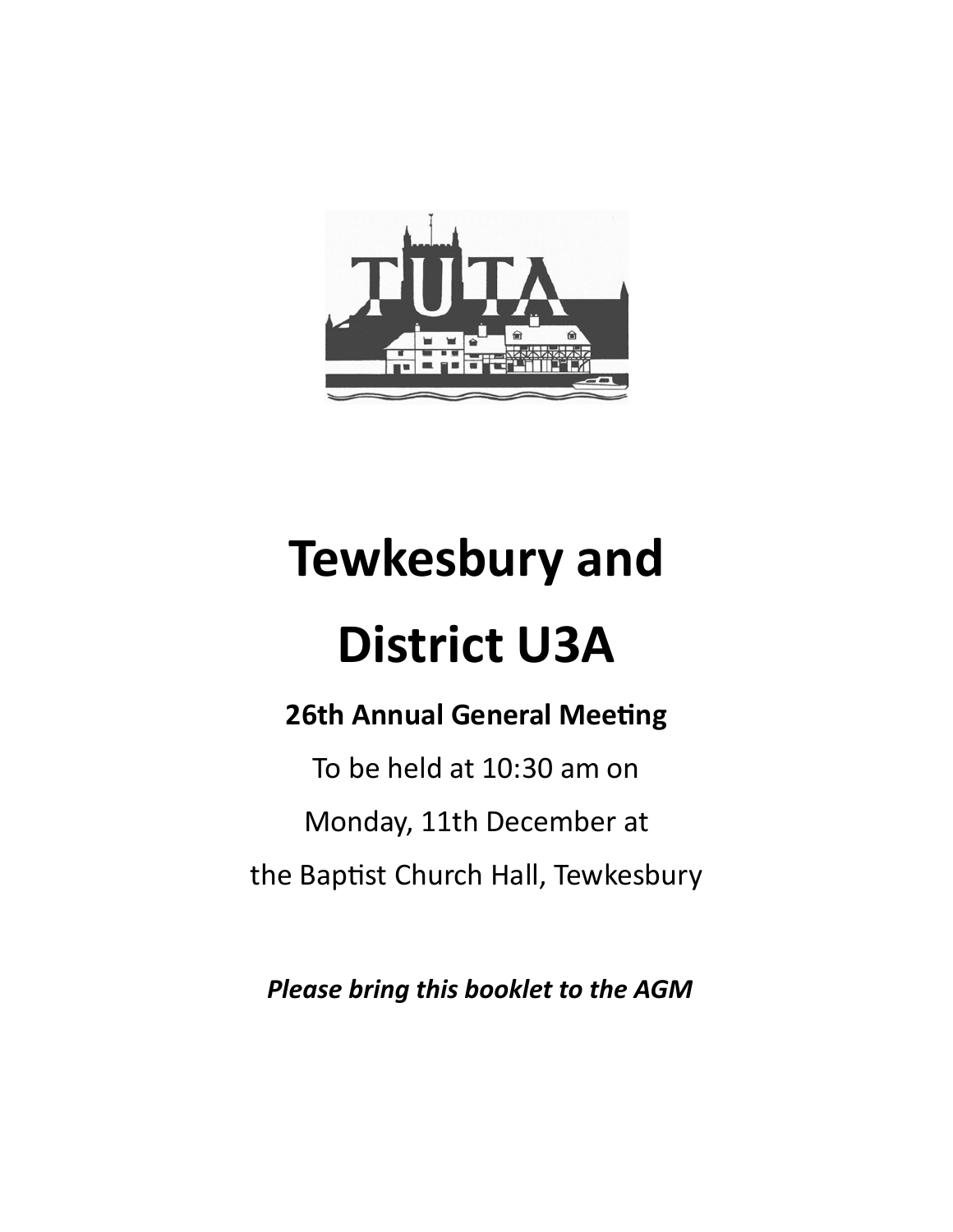## **Agenda**

- 1. Apologies
- 2. Minutes of 2016 AGM
- 3. Chairperson's Annual Report
- 4. Treasurer's Report.
- 5. Membership Report
- 6. Nomination of Auditor
- 7. Election of Officers and Members of the Committee
- 8. Any Other Business

*N.B.* The chairman will only accept questions for the *AGM in wring 15 days in advance, up to 30th November.*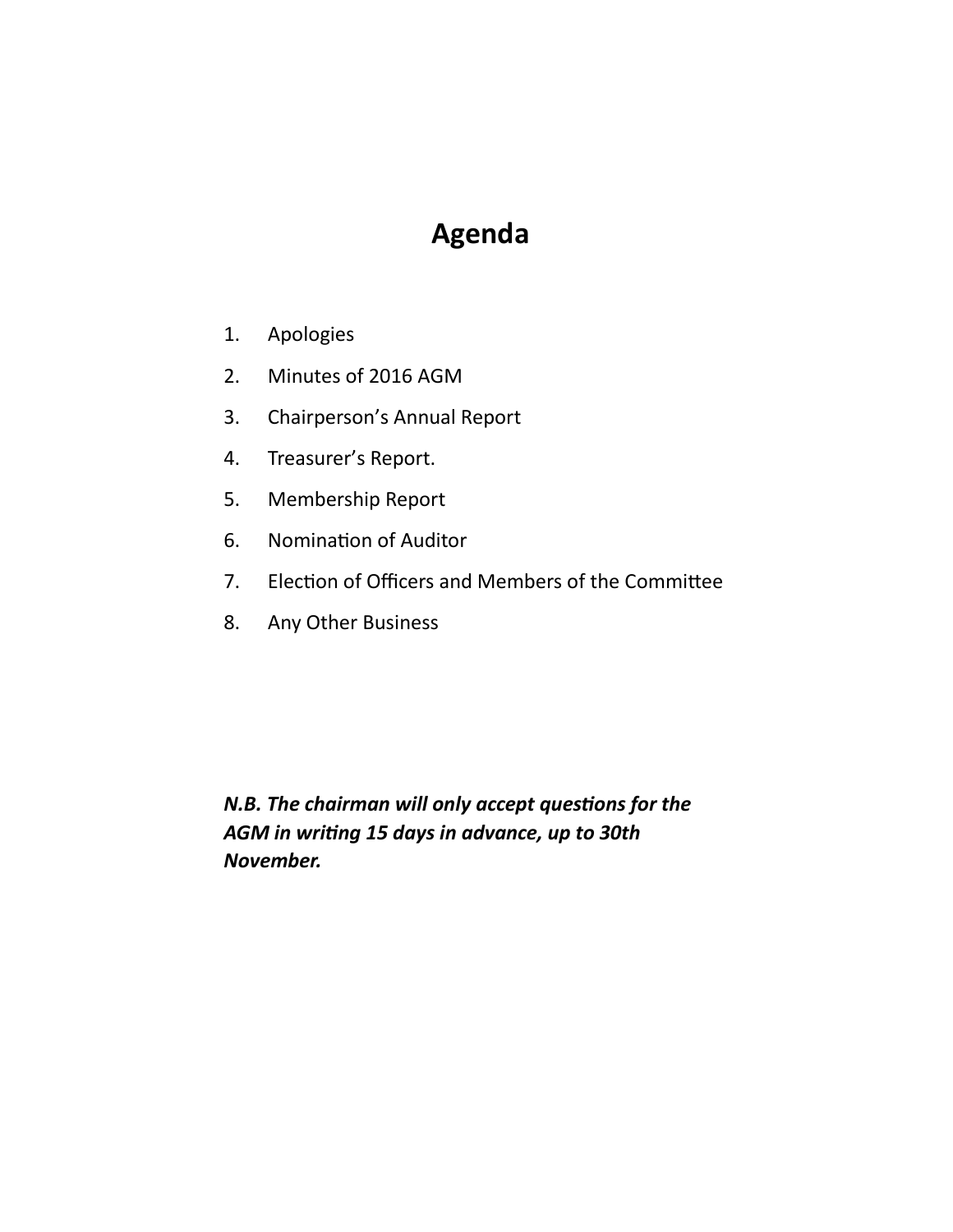#### **2. Minutes of the AGM of 12th December 2016**

Apologies: Anne Trott; Brenda Perkins.

**Minutes of December 2015 AGM:** had been circulated prior to the meeting and were unanimously approved by the meeting (Proposer: Ken Flude; Seconder: Steve Dawe). Matters Arising: none

**President's Report:** none was deemed necessary this year.

- **Chairman's Annual Report:** had been circulated prior to the meeting. Adoption was proposed by Andrea Walton, seconded by Barry Minett-Smith and unanimously approved. There were no matters arising. The Chairman thanked Bill Bush for his work on the committee and presented him with a gift in recognition of his period of office.
- **Treasurer's Report:** had been circulated prior to the meeting. The Treasurer spoke briefly about some minor aspects of his report and answered questions, including about the regulation change relating to Gift Aid. Adoption was proposed by Bob Mackintosh, seconded by Eileen Gilder and unanimously approved.
- **Nomination of Auditor:** that CB Accountants be appointed auditor for the coming year was proposed by Pauline Dickinson, seconded by Calvyn Price and unanimously approved.
- **Report of the Trustees:** this had been previously circulated. Adoption was proposed by Ken Flude, seconded by Roy Box and unanimously approved.
- **Election of Officers and members of the Committee:** the proposed new Committee nominations had been previously circulated as follows:

| President -       | Anne Scott (Honorary)                   |
|-------------------|-----------------------------------------|
| Chairman $-$      | Fran Valentine (P: Andrea Walton; S:    |
|                   | Mary Mulrenan)                          |
| Deputy Chairman - | Barry Minett-Smith (P: Tony Barrett; S: |
|                   | Mary Mulrenan)                          |
|                   |                                         |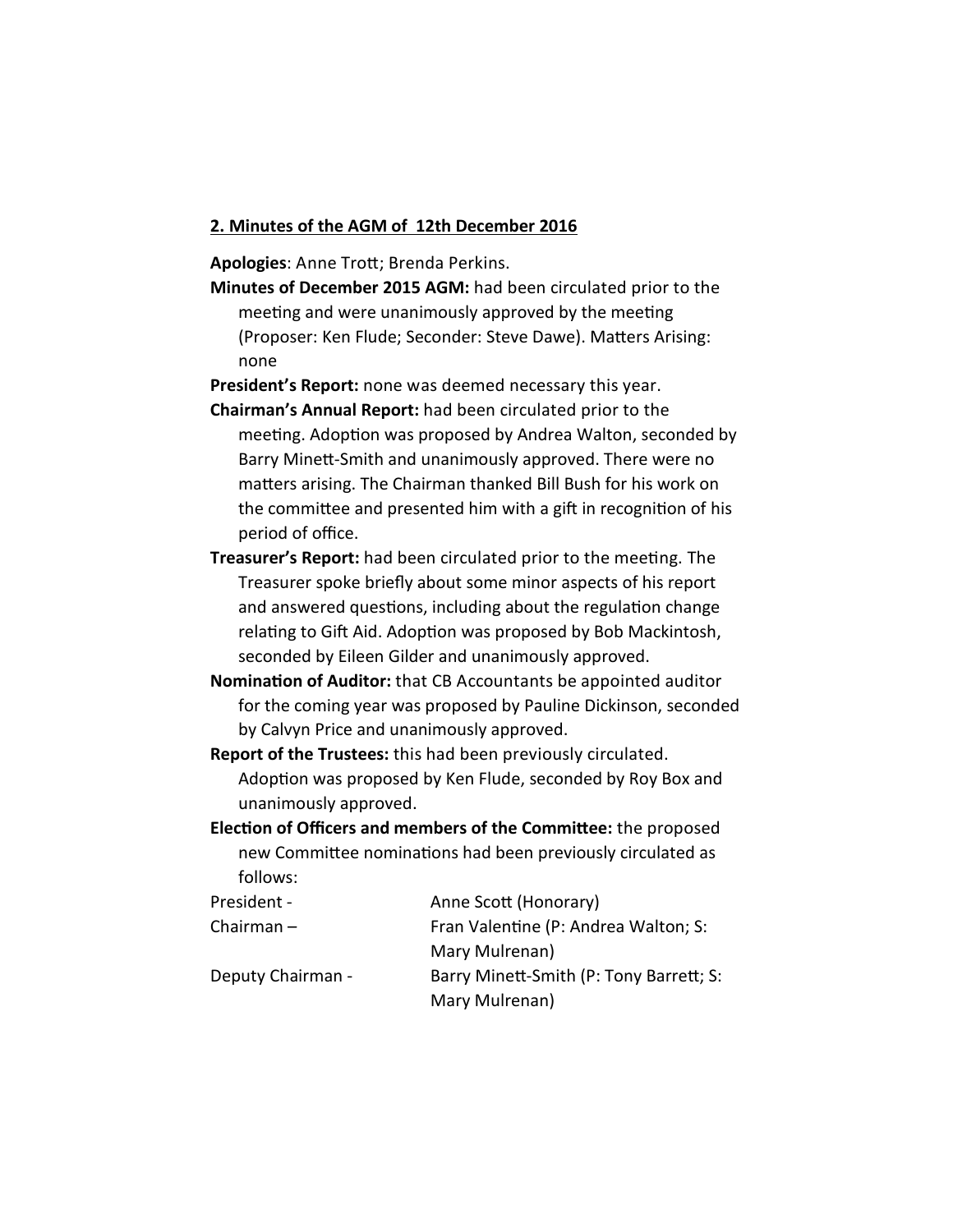| Treasurer –                                                      | Terry Clynes (P: Margaret Morris; S:                      |                                                                 |  |
|------------------------------------------------------------------|-----------------------------------------------------------|-----------------------------------------------------------------|--|
|                                                                  | Shirley Channing)                                         |                                                                 |  |
| Minutes Secretary -                                              | Steve Carter (P: Janet Thomson; S:<br>Shona Brown)        |                                                                 |  |
|                                                                  |                                                           |                                                                 |  |
|                                                                  |                                                           | Membership Secretaries 1 - Calvyn Price* (P: Fran Valentine; S: |  |
|                                                                  |                                                           | Anne Scott)                                                     |  |
|                                                                  | $2 -$                                                     | Mary Mulrenan* (P: Andrea                                       |  |
|                                                                  | Walton; S: Barry Minett-Smith)                            |                                                                 |  |
| <b>Business Secretary -</b>                                      | Anne Trott (P: Andrea Walton; S: Fran<br>Valentine)       |                                                                 |  |
|                                                                  |                                                           |                                                                 |  |
| TUTA News Editor -                                               | Andrea Walton (P: Fran Valentine; S: B<br>Meadows)        |                                                                 |  |
|                                                                  |                                                           |                                                                 |  |
| Purchasing & Equipt. Officer - Post to be shared by Barry Minett |                                                           |                                                                 |  |
|                                                                  |                                                           | Smith and Ken Flude (ex-officio)                                |  |
| Webmaster -                                                      | Shirley Channing (P: Margaret Morris; S:<br>Terry Clynes) |                                                                 |  |
|                                                                  |                                                           |                                                                 |  |
| Group Liaison Officers                                           |                                                           | 1 - Margaret Carter (P: Carol Minter;                           |  |
|                                                                  |                                                           | S: Veronica Silber)                                             |  |
|                                                                  |                                                           | 2 - Pauline Dickinson (P: Carol Minter;                         |  |
|                                                                  |                                                           | S: Veronica Silber)                                             |  |

\*The arrangement for the shared role of Membership Secretary had been finalised after publication of the Agenda. Proposers and seconders are as shown above.

Having been individually proposed and seconded, the whole committee was voted into office en bloc by unanimous show of hands. Bill Bush has resigned from the committee, but will continue his valued role as Meetings Organiser.

**Any Other Business:** there was none, the Minutes Secretary reporting that no questions had been received by the deadline of 28<sup>th</sup> November 2016.

The meeting ended at 10.50 am. 97 members attended.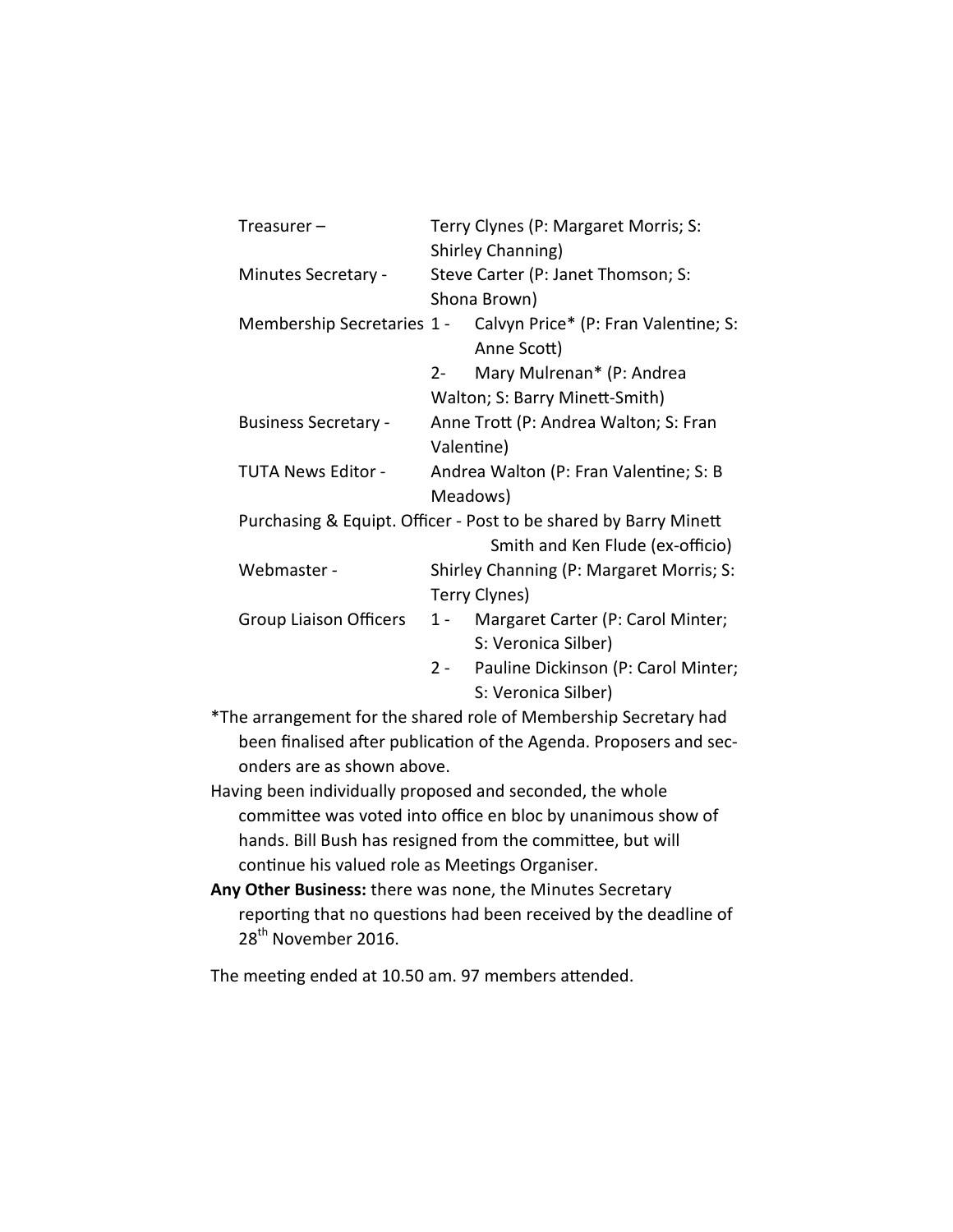#### **3. Chairperson's Annual Report**

Firstly, I would like to give thanks, to all the group and committee officers, who undertake the hard work that ensures all our members can have lots of pleasure in their 'Third Age'.

Sadly a number of people have decided to step down from their roles. The committee has lost Bill Bush, who stepped down earlier this year. Bill was a very active, knowledgeable member of the committee and is missed. Thankfully he is still setting up the hall for our Monday Meetings and doing the safety announcements.

Barry Minett-Smith has decided he will not stand, as deputy chairman, in the coming year. As you know he has ably stepped 'into the breech' on a number of occasions and we should all be very grateful for his help and support. He, along with Ken Flude, are looking after our Purchasing and Equipment. This includes the very important PAT Testing, as Group Leaders are aware.

A number of Group Leaders have passed the role to others, or are now sharing the role. It is not always easy to find people to take on the running of a group and all that entails. I know that all U3A members are grateful for all the work of the Group Leaders.

The committee has managed to attract two new members. Shirley Channing is our Webmaster. You will be aware of the great job she is doing if you are a regular visitor to the website. Mary Mulrenan joined us as the Assistant Editor of TUTA News.

The year has not been without its issues, one of which was the automatic membership renewal letters that were issued. The letters have been reworded and changes made to the system, regarding timing. This is just one of a few issues about communication, raised this year. The committee discusses any issue raised and tries to resolve them to the satisfaction of all involved. It is our aim to be a friendly and inclusive U3A.

To that end, we have a small working party looking at disability access to our venues as well as developmental points, such as sensory, mobility and other age related issues. This resulted from the National Conference 2016 and the detailed reports by two committee members who attended the Conference. On the website we now have the U3A Accessibility for Disabled Members statement, with a Complaints Policy. You may also have noticed that we have a 'New Members' Handbook.

Thanks to Anne Trott, a number of our members received an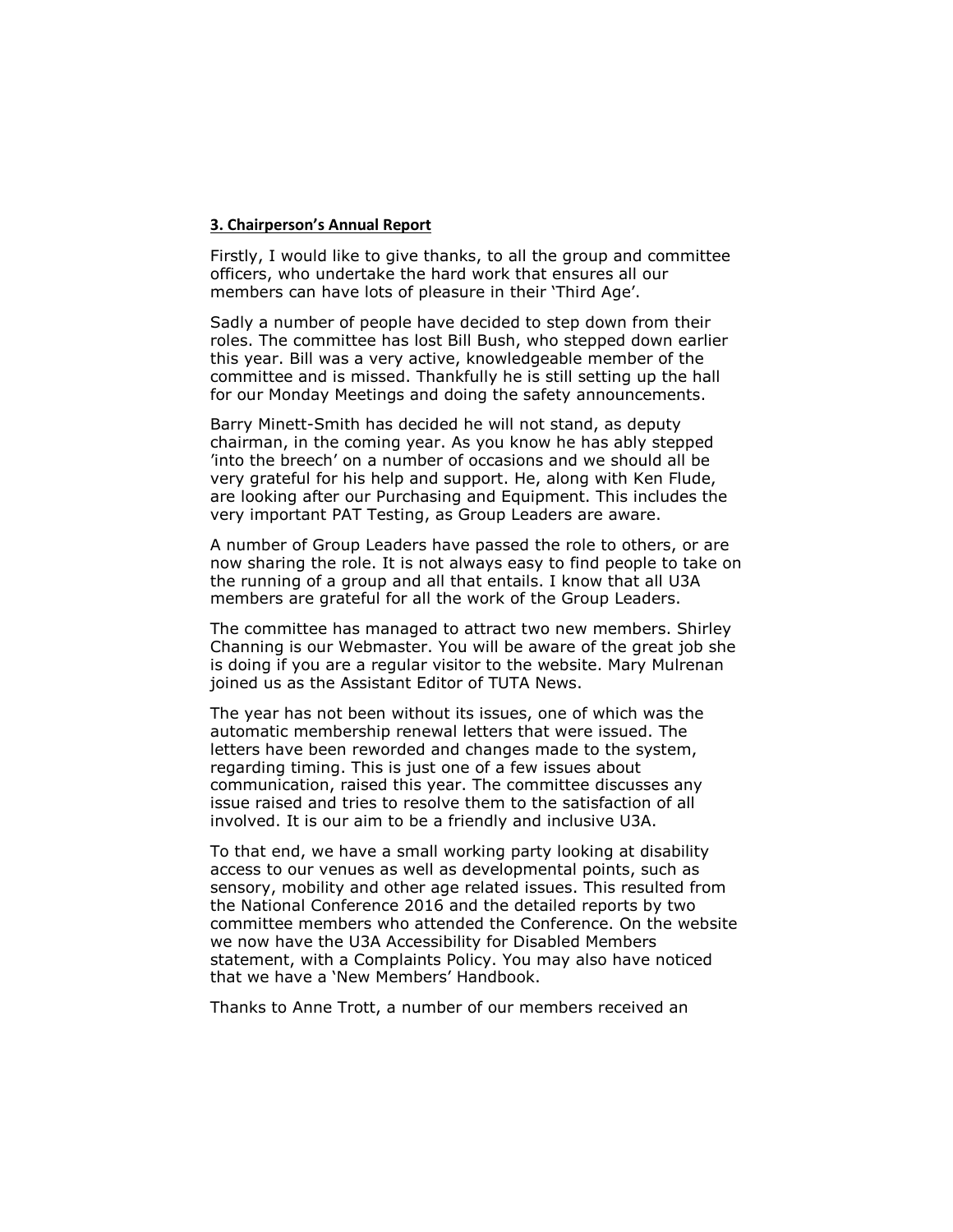excellent First Aid Training. Through Anne Scott's hard work many members have had great meals, their brains taxed at a quiz night, and visits to Portsmouth and Clanfield have brightened our lives.

In the next year I am hoping to find committee members to help with New Members' meetings, a new deputy Chairman (or woman) is needed. The committee also needs a Publicity Officer. We do have a planter outside the Abbey and it has been agreed to advertise in a local magazine, for a year but more could be done to encourage more members of Tewkesbury to join the U3A.

The current committee have all produced brief Job Descriptions. We are really going to try to develop succession planning, within the committee and Groups, to ensure that our U3A continues to be energised and involved with the community.

Fran Valentine

#### **4. Membership Secretary Report 2017**

At time of writing (Sep 2017), we have 655 members, compared with 690 this time last year.

Of the Payments received:-

| <b>Standing Orders</b> | 6%  |                              |
|------------------------|-----|------------------------------|
| PayPal                 | 26% |                              |
| Bank Transfer          | 8%  |                              |
| Cheques                |     | 63% (represents 170 Cheques) |

(Yes, I know that adds up to 99%)

As previously good to see that the online system is being used and successfully.

While we offer a standing order arrangement, can I make an appeal to consider its applicability in this instance? The bank or the membership system does not notify me when a standing order arrives. There is thus a possibility that membership may not be renewed when it should have been. It also does not allow any flexibility and places the onus on the member to contact the bank to stop or amend payments.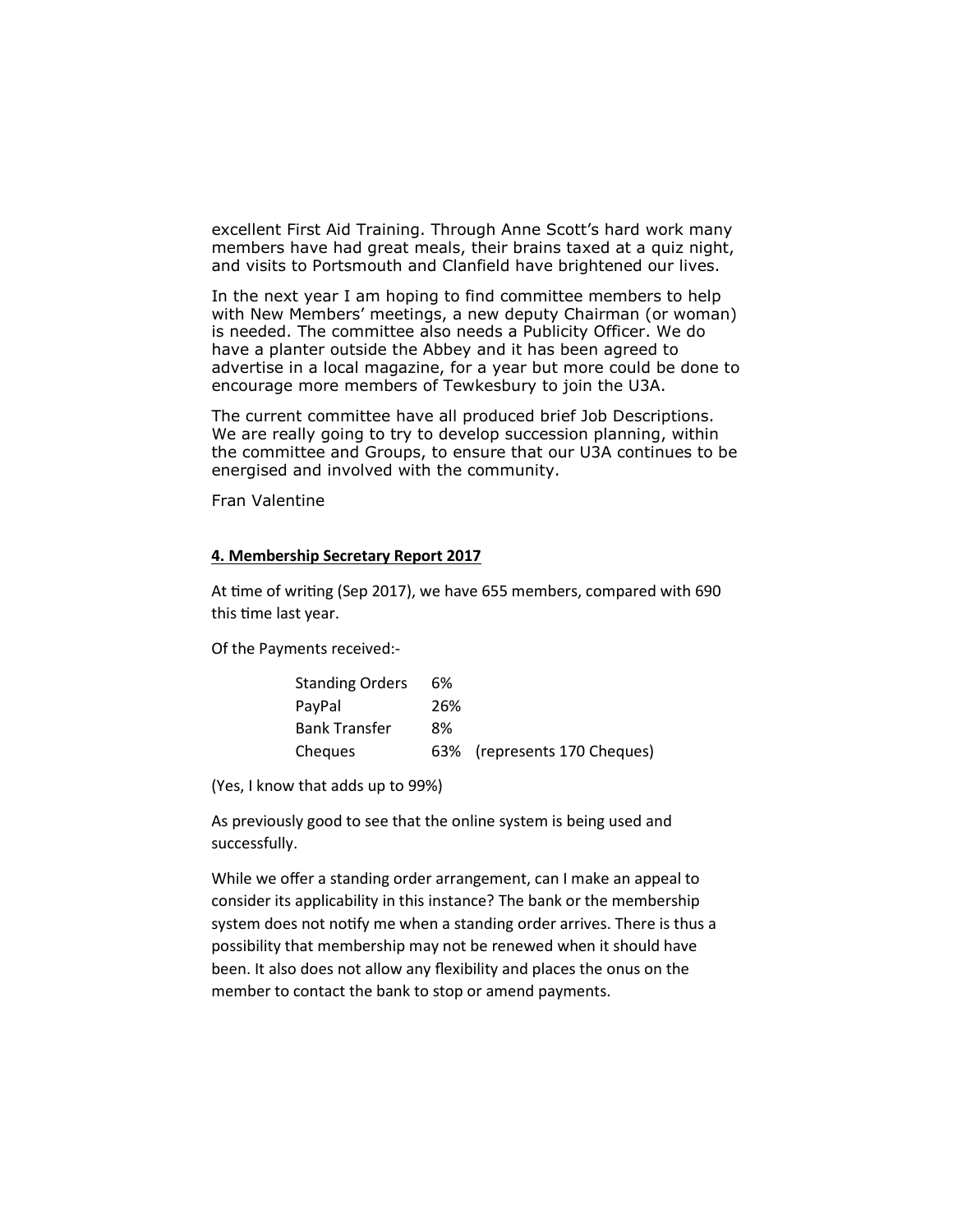Can I also take this opportunity to clarify that we have no sight or record of any card details when payments are made using the on line system. Our system keeps no banking details. We make no requests to the banks for payments except by the paying in of cheques.

Given we now have a rolling enrolment, it is important that members without emails registered on the system make note of their renewal date. The rolling enrolment gives advantages that new members can join at any time and get full years membership however; each member needs to be aware of their renewal date.

Please if you have an email provide one on enrolment, the system will then remind you each renewal date. You will not be inundated.

This has been my first full year as membership secretary; there has been much to learn.

As with all committee roles, this is a maximum tenure of five terms, so as always I am on the lookout for someone to help/shadow me so that succession can be seamless next time.

Calvyn Price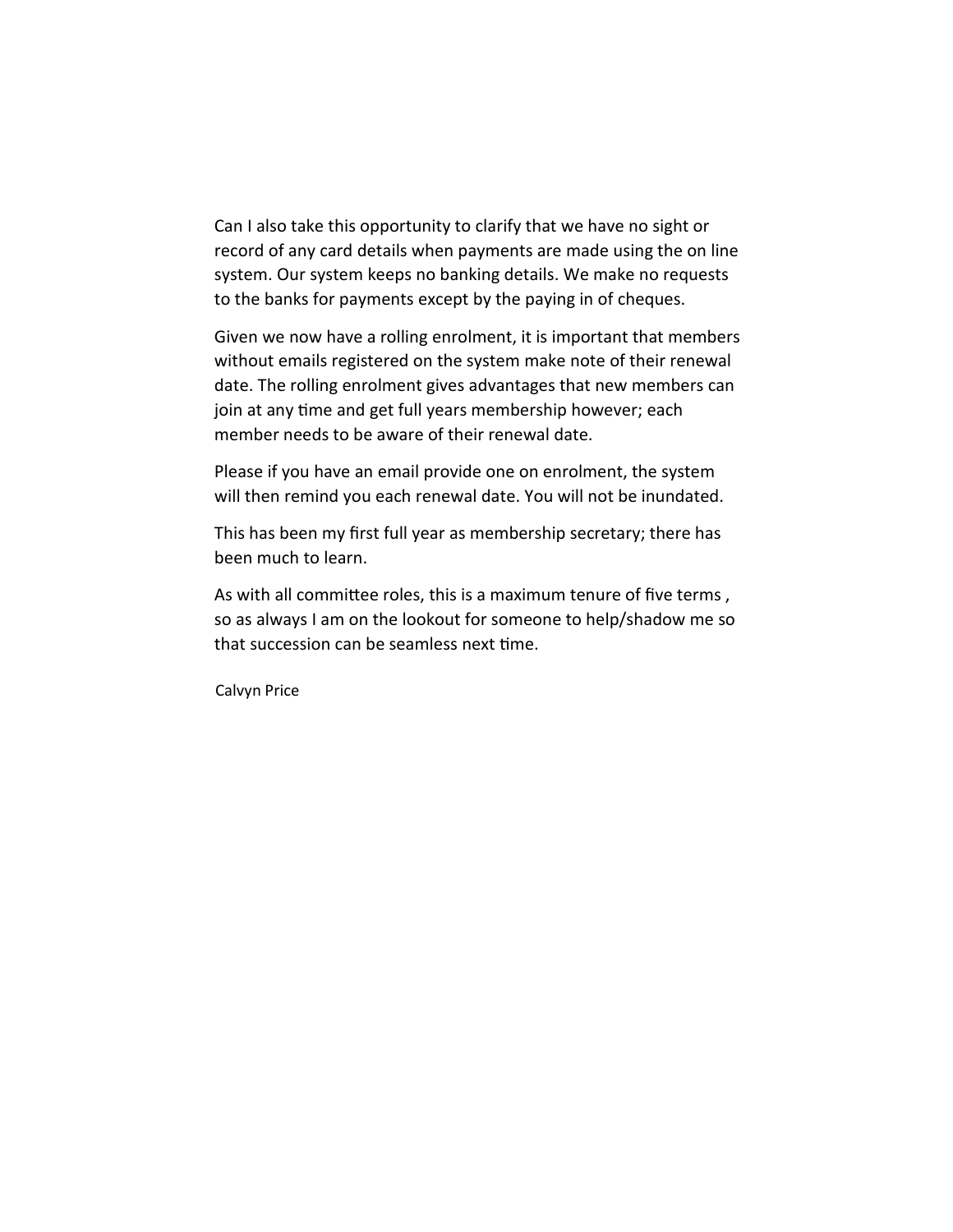#### **5. TU3A Treasurer's Report for the Financial Year Ended 31 August 2017**

I am pleased to report that the financial position of your U3A remains strong with sufficient reserves for future commitments. On a Receipts and Income basis, the total income for the year, excluding the Events (outings) and an adjustment for late Gift Aid last year, was £26978 (£29462 in 2016).Total Expenditure, excluding Events (but including the final expenses of £408 for the Puckrup Jubilee Party), was £27729 (£28309 in 2016).

Total Expenditure (excluding Events) £27729





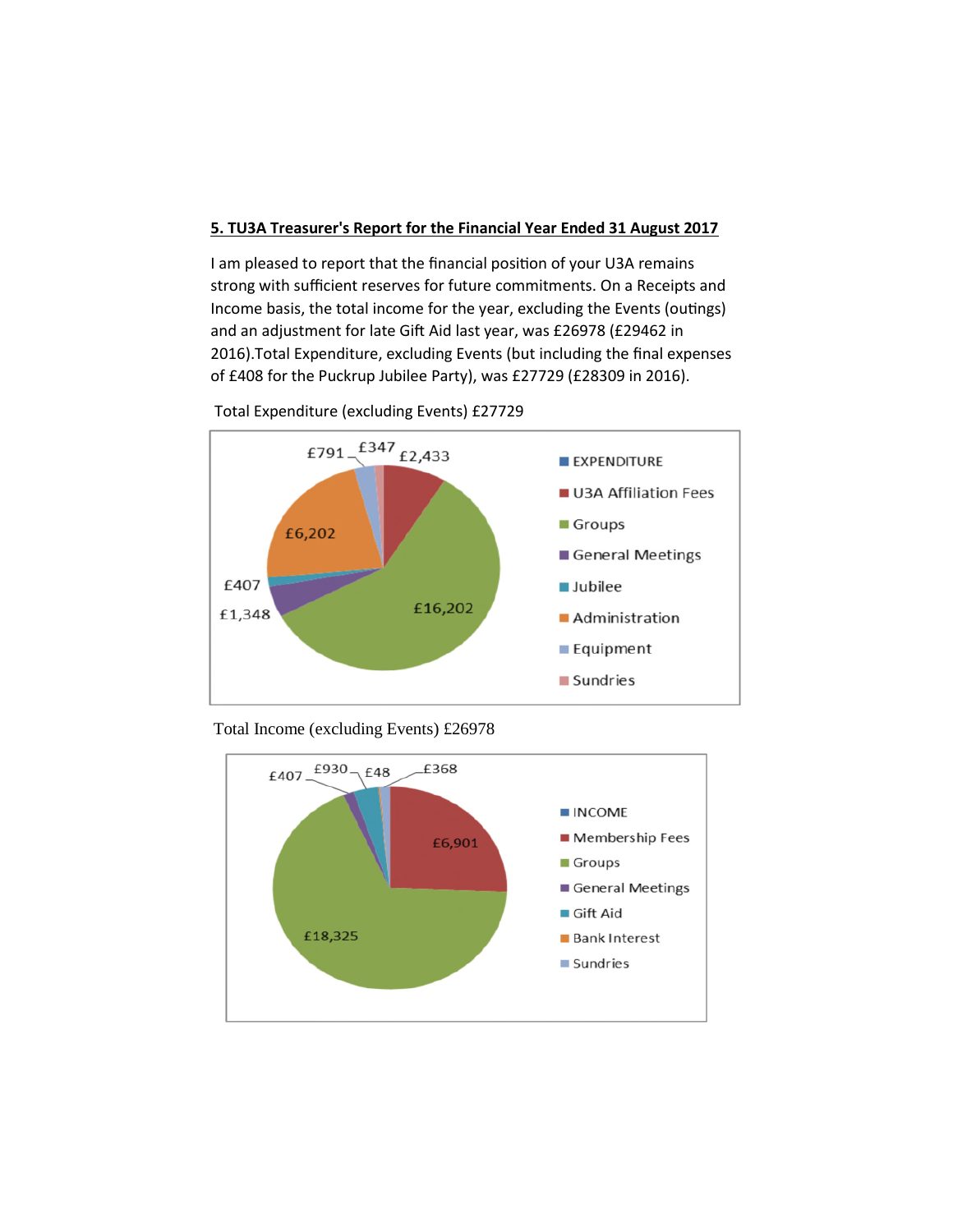Our income is derived mostly from the Membership fees (£6901) and is used to cover Administration costs (£6202) which include publication and postage of TUTA News (£3226 -52%), U3A Capitation Fees (Affiliation fees) at £2433 and the cost of General Meetings and Group Leaders' Meetings, together with attendances on courses etc. and governance costs.

Income produced by Groups was down by just over £3000 on 2016 whereas Group expenditure was slightly down by £200 which was reflected by total attendances at Group and General Meetings being down by 1000 on the previous year. However, the statistics reveal that there were still over 11,000 attendances during the financial year.

The scheme to provide Groups with additional funding of £100 for extra activities during our Jubilee year terminated on 31 March 2017 but I am pleased to report that 18 Groups have taken advantage of this, costing well within the figure for which we budgeted. We hold a reserve of £13,833 on deposit as a contingency .and liquid assets total £24,427.

At the time of preparing this report, the books are with our Accountants who will carry out an independent check and then produce the Accounts on an Accruals basis for submission to the Charities Commissioners after approval at our AGM. These figures will take account of income and expenditure received/paid after the financial year end but which relate to the year being reported, for better comparison with previous years. This will involve slight adjustments to the Groups figures, and take into account the fact that we received two Gift Aid payments, for 2016 and 2017, during this financial period (as reported last year). After these adjustments, I expect the final overall position to reveal a small deficit of £708 being an excess of Expenditure over Income. Due to effective budgetary control by your committee this figure is well below the amount estimated in our budgets at the beginning of the financial period as a result of which I am pleased to report that we see no need for any increase of Membership fees in the near future.

Numbers quoted are draft; the full, independently-checked accounts will be available to view on our web site by the end of November 2017.

Terence Clynes A.C.I.B. September 2017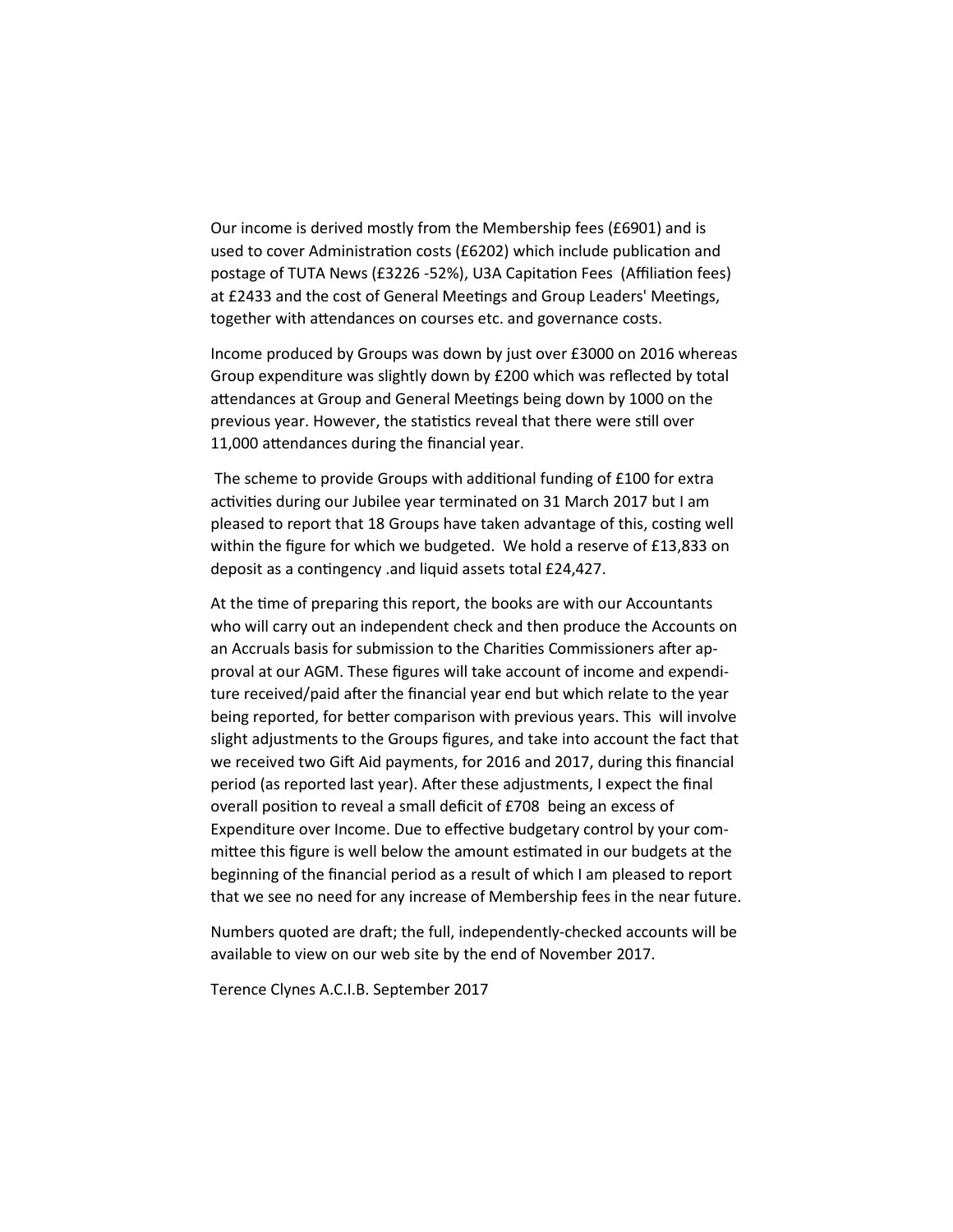### **6. Nomination of Auditor:**

The Trustees propose that CB Accountants continue as auditors for the forthcoming year.

### **7. Election of Officers and Members of the Committee**

| <b>NOMINEE &amp; ROLE</b>                                        | <b>PROPOSER</b> | <b>SECONDER</b> |  |  |
|------------------------------------------------------------------|-----------------|-----------------|--|--|
| <b>Fran Valentine (Chair)</b>                                    | K. Flude        | R. Hogan        |  |  |
| Maximum Term of Office - December 2020                           |                 |                 |  |  |
| <b>Vacancy (Deputy Chair)</b>                                    |                 |                 |  |  |
| Maximum Term of Office                                           |                 |                 |  |  |
| <b>Terry Clynes (Treasurer)</b>                                  | K. Flude        | E. Mealand      |  |  |
| Maximum Term of Office - December 2021                           |                 |                 |  |  |
| <b>Calvyn Price (Membership</b><br>Secretary)                    | M. Fleming      | F. Hannigan     |  |  |
| Maximum Term of Office - December 2020                           |                 |                 |  |  |
| <b>Steve Carter (Minutes</b><br>Secretary)                       | W. Bush         | R. Walton       |  |  |
| Maximum Term of Office - December 2019                           |                 |                 |  |  |
| <b>Shirley Channing</b><br>(Webmaster)                           | S. Murdoch      | S. Fisher       |  |  |
| Maximum Term of Office - December 2021                           |                 |                 |  |  |
| <b>Andrea Walton (TUTA</b><br><b>News Editor)</b>                | S. Jackson      | J. Thomson      |  |  |
| Maximum Term of Office - December 2020                           |                 |                 |  |  |
| <b>Mary Mulrenan (Deputy</b><br><b>TN Editor)</b>                | R. Walton       | A. Walton       |  |  |
| Maximum Term of Office - December 2021                           |                 |                 |  |  |
| <b>Barry Minett-Smith</b><br>(Purchasing & Equipment<br>Officer) | B. Cox          | N. George       |  |  |
| Maximum Term of Office - December 2020                           |                 |                 |  |  |